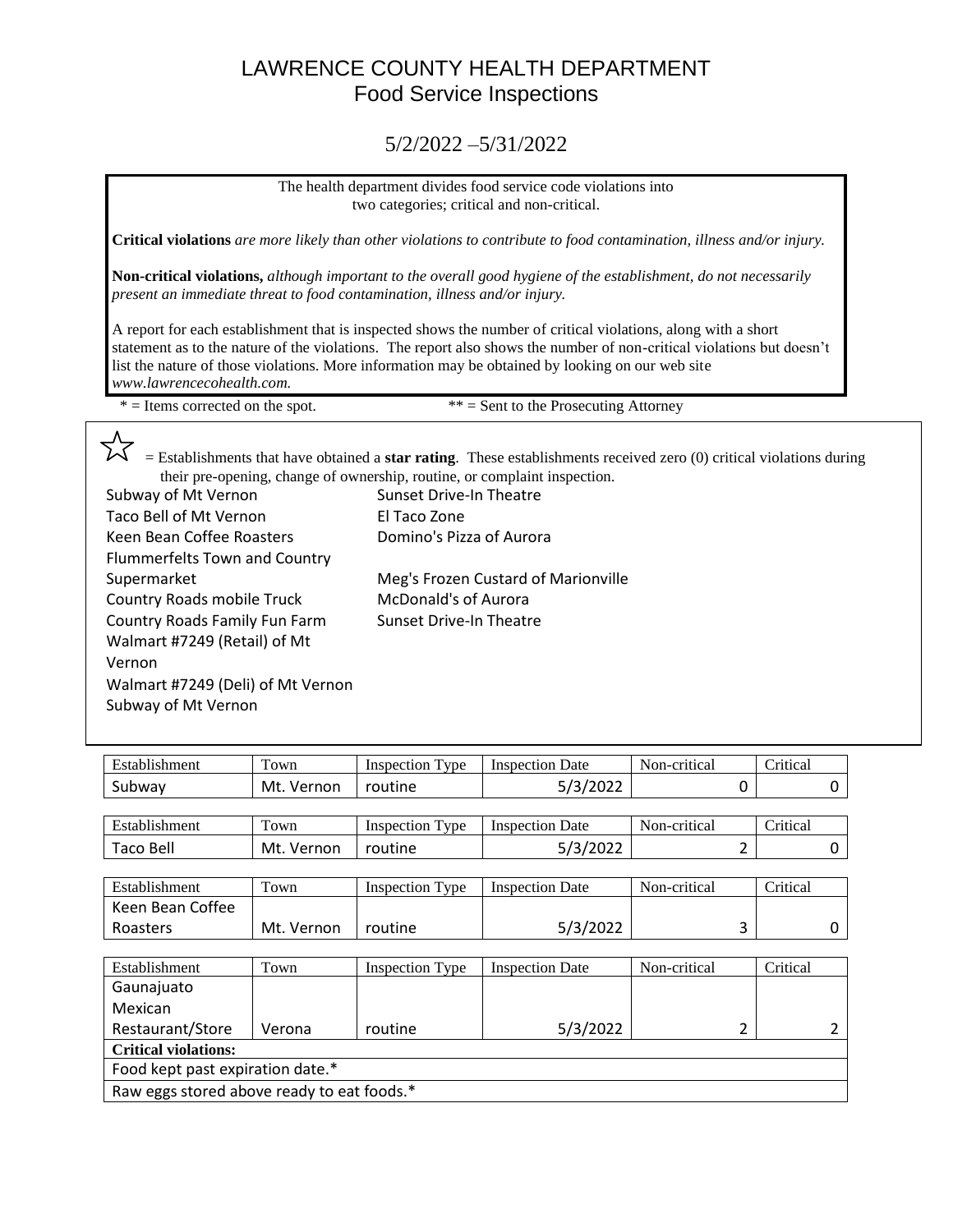# LAWRENCE COUNTY HEALTH DEPARTMENT Food Service Inspections

### 5/2/2022 –5/31/2022

| Establishment                                          | Town               | <b>Inspection Type</b> | <b>Inspection Date</b> | Non-critical   | Critical |                |
|--------------------------------------------------------|--------------------|------------------------|------------------------|----------------|----------|----------------|
| Flummerfelts                                           |                    |                        |                        |                |          |                |
| Town and Country                                       |                    |                        |                        |                |          |                |
| Supermarket                                            | <b>Pierce City</b> | routine                | 5/4/2022               | 1              |          | 0              |
|                                                        |                    |                        |                        |                |          |                |
| Establishment                                          | Town               | <b>Inspection Type</b> | <b>Inspection Date</b> | Non-critical   | Critical |                |
| <b>Country Roads</b>                                   |                    |                        |                        |                |          |                |
| mobile Truck                                           | Mt. Vernon         | routine                | 5/10/2022              | 0              |          | 0              |
|                                                        |                    |                        |                        |                |          |                |
| Establishment                                          | Town               | <b>Inspection Type</b> | <b>Inspection Date</b> | Non-critical   | Critical |                |
| <b>Country Roads</b>                                   |                    |                        |                        |                |          |                |
| Family Fun Farm                                        | Mt. Vernon         | routine                | 5/10/2022              | 0              |          | 0              |
| Establishment                                          | Town               | <b>Inspection Type</b> | <b>Inspection Date</b> | Non-critical   | Critical |                |
| Kum and Go                                             | Mt. Vernon         | routine                | 5/11/2022              | $\mathbf{1}$   |          | 3              |
| <b>Critical violations:</b>                            |                    |                        |                        |                |          |                |
| Raw Bacon stored above ready to eat food.*             |                    |                        |                        |                |          |                |
| Soda stored with cleaning chemicals. *                 |                    |                        |                        |                |          |                |
| Sanitizer too strong.*                                 |                    |                        |                        |                |          |                |
|                                                        |                    |                        |                        |                |          |                |
| Establishment                                          | Town               | <b>Inspection Type</b> | <b>Inspection Date</b> | Non-critical   | Critical |                |
| Walmart #7249                                          |                    |                        |                        |                |          |                |
| (Retail)                                               | Mt. Vernon         | routine                | 5/12/2022              | 0              |          | 0              |
|                                                        |                    |                        |                        |                |          |                |
| Establishment                                          | Town               | <b>Inspection Type</b> | <b>Inspection Date</b> | Non-critical   | Critical |                |
| Walmart #7249                                          |                    |                        |                        |                |          |                |
| (Deli)                                                 | Mt. Vernon         | routine                | 5/12/2022              | 0              |          | 0              |
|                                                        |                    |                        |                        |                |          |                |
| Establishment                                          | Town               | <b>Inspection Type</b> | <b>Inspection Date</b> | Non-critical   | Critical |                |
| Sunset Drive-In                                        |                    |                        |                        |                |          |                |
| Theatre                                                | Aurora             | routine                | 5/13/2022              | 0              |          | 0              |
| Establishment                                          | Town               | <b>Inspection Type</b> | <b>Inspection Date</b> | Non-critical   | Critical |                |
|                                                        |                    |                        |                        |                |          |                |
| El Taco Zone                                           | Mt. Vernon         | routine                | 5/17/2022              | 0              |          | 0              |
| Establishment                                          | Town               | <b>Inspection Type</b> | <b>Inspection Date</b> | Non-critical   | Critical |                |
| Domino's Pizza                                         | Aurora             | routine                | 5/19/2022              | 4              |          | 0              |
|                                                        |                    |                        |                        |                |          |                |
| Establishment                                          | Town               | <b>Inspection Type</b> | <b>Inspection Date</b> | Non-critical   | Critical |                |
| Burger 39                                              | Aurora             | routine                | 5/26/2022              | $\overline{2}$ |          | $\overline{2}$ |
| <b>Critical violations:</b>                            |                    |                        |                        |                |          |                |
| Vent hood dripping grease onto food contact surface.*  |                    |                        |                        |                |          |                |
| Dirty food contact utensils and single service items.* |                    |                        |                        |                |          |                |
|                                                        |                    |                        |                        |                |          |                |